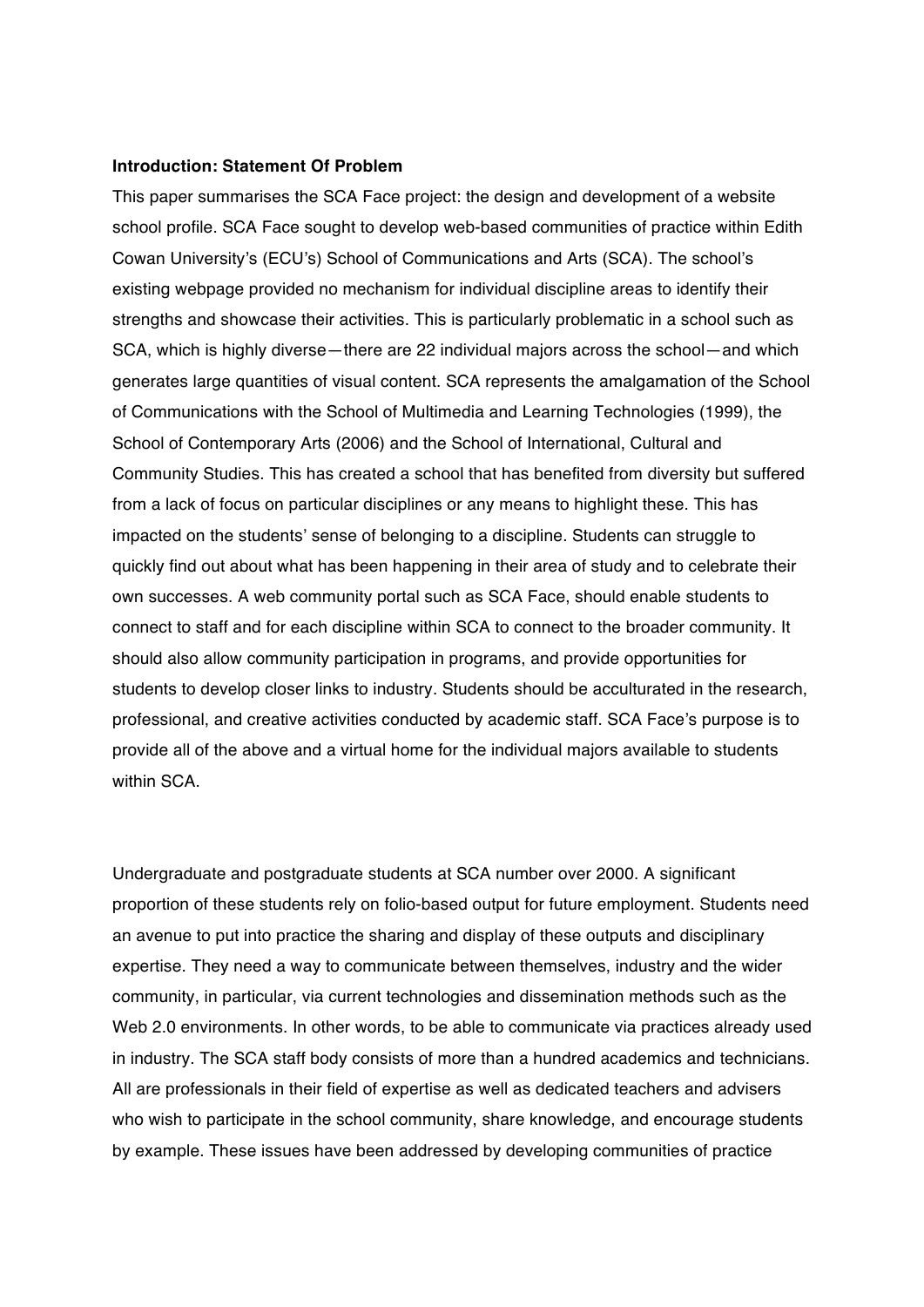through a web portal that manifests the activities conducted through individual courses within the school. 'Communities of practice' can be defined as groups of people who share a concern or a passion, and learn how to do it better as they interact regularly (Wenger, 2008). The characteristics required for Communities of Practice are:

- A joint enterprise, as understood and continually renegotiated by its members.
- Mutual engagement that binds members into a social entity.
- A shared repertoire of communal resources that have developed over time.

Communities of practice come about through the collaborative activity of their members rather than at an institutional level. The goal is to give course coordinators, staff and students a sense of ownership of their areas and to share those with the broader community. The flat, static 'Web 1.0' approach of most university's websites was not suitable for a school of this nature. SCA Face is a platform for collaboration, sharing, innovation, and usercreated content (Lai & Turban, 2008). One of the most significant differences between Web 2.0 and the traditional Web is that content is user-generated and there is a greater collaboration between users.

# **Identity, Logistics & Ownership**

SoADs that belong in universities can suffer keenly from the one-size-fits-all approach to corporate identity. On the one hand the university itself is a brand. People recognize it because of its reputation, communicated values, and visual identity. The advantages of this are a consistency in terms of setting expectations and delivery of the university brand, however, it is an inevitable truism that students go to university, not to be a part of the university but to get the education that they need within a discipline to enter a profession or work more effectively in it.

The role of the larger ECU website in not only to attract students, but to maintain the profile of courses within schools, and promoting activities is an issue that is coming under the attention of the central Web team at ECU. Consistency is promoted by a corporate style that not only dictates the use of logos and colour, but goes so far as to define the structure and content of individual web pages in the school. Thus every school within the university has a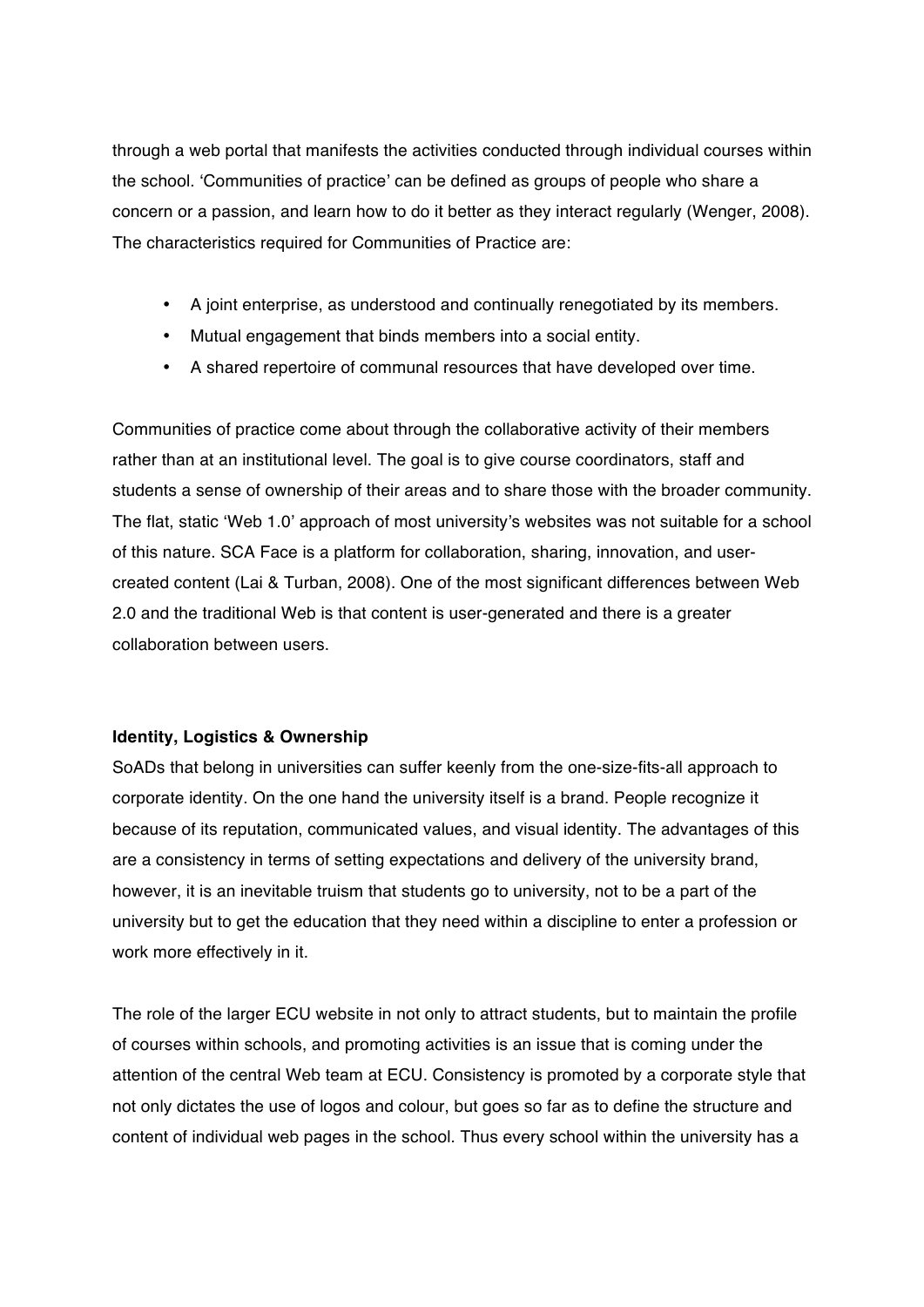consistent but somewhat homogeneous feel. Course information is provided at the degree level rather than the discipline level. This is problematic for a school such as Communications and Arts that embraces multiple disciplines within three main undergraduate awards of Communications, Arts and Creative Industries. When a student seeks information about Graphic Design, for example, they are doing so with this discipline in mind rather than its parent degree.

The ECU website's sharp focus on providing official course information ensures accuracy of information but misses much of the quality of activities that take place within a school, such as the professional work and engagement of existing students and staff in specific disciplines. The SCA Face portal seeks to address this issue; taking the view that content created by staff and students forms a necessary and compelling augmentation to course information. A further goal was to allow visitors to identify with the school rather than purely the university. Therefore, the design of SCA Face needed to provide an identity of its own. Achieving this involved analyzing the identity of SCA itself and building SCA Face to encapsulate this large, multidisciplinary school. The design of the site was carried out on a collaborative basis, with a team member dedicated to needs analysis, and design meetings with the heads of each discipline area within the school. The project used school resources and skills, including front-end design and back-end development by SCA students. In this way, the final product highlights the school's innovation through its design and engineering and further embeds the project as a SCA asset. The graphic design for the website was not just about creating an intuitive navigation system, but also about developing a visual identity unique to the School. The needs analysis and discussions with heads of each SCA discipline identified that SCA audiences (students, prospective students, staff, prospective staff and other community and industry members) were not the same as the communities that access other ECU schools' web pages or the ECU site in general.

In its reduction of complexity and integration of media, SCA Face consciously runs counter to the university's corporate style. The portal was designed to represent the work of students and staff in a professional and contemporary manner. Attention was given to perceptual and gestalt understandings of design (Bosshard, 2000) to establish clear hierarchies and ease of use within the interface. Ironically, in this case, the clearest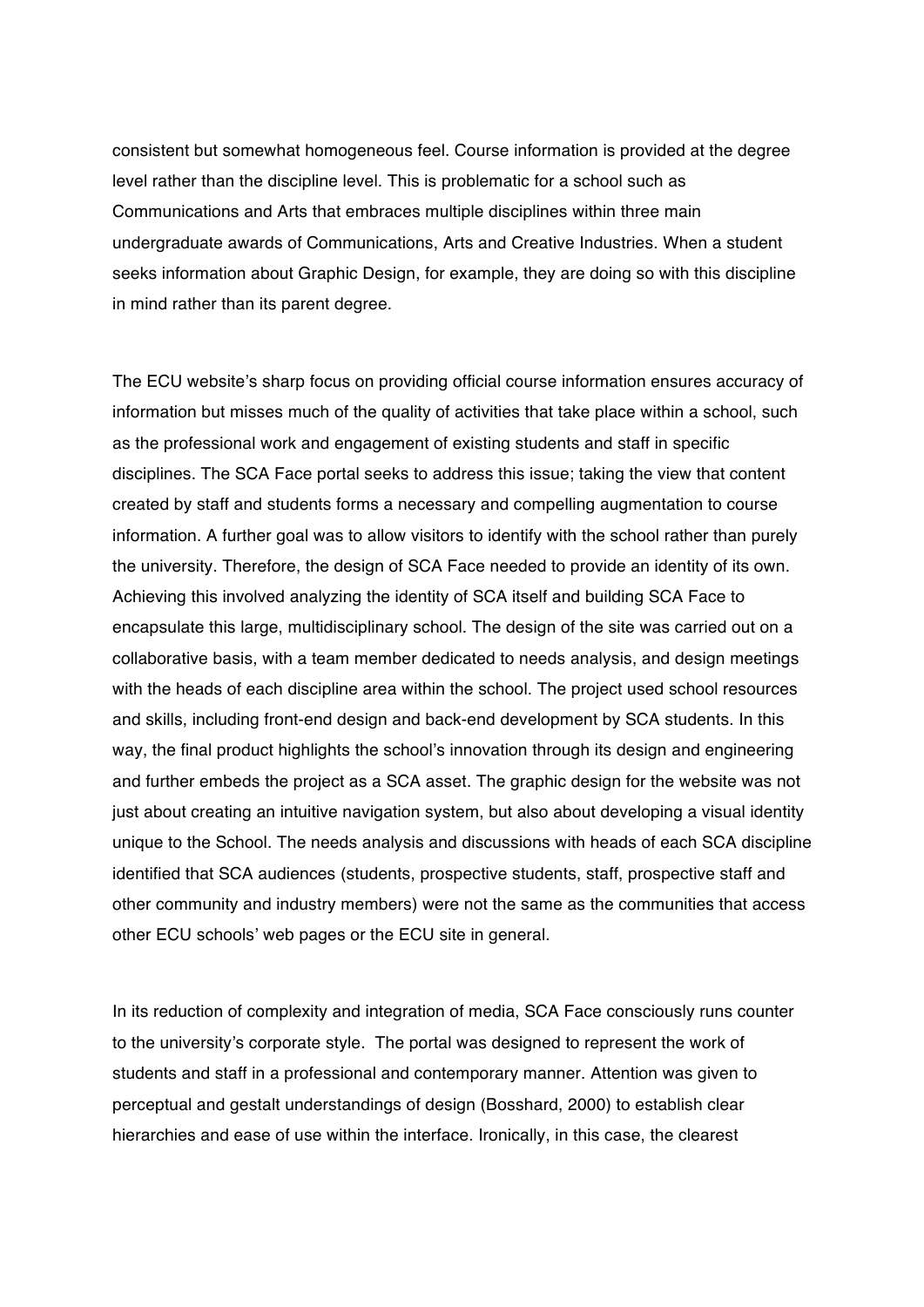approach to information design proved to be a predominantly non-hierarchical one. Figure 1 demonstrates the visual design of SCA Face. As is immediately apparent the, focus is on exploration, with the front screen displaying a range of thematically linked articles. These themes are organized around a series of categories. Articles can be accessed via the discipline area (e.g. Journalism, Game Design) or by the nature of the article (event, student profile etc) or users could simply click and browse. The articles themselves are not tied to a single parent. For example, a multidisciplinary project could be attached to more than one discipline area.



Figure 1

In terms of content, SCA Face aims to reflect the content requirements requested by the program areas. Accordingly, it is designed to accommodate the ongoing changes and updates necessary for the evolving nature of the School of Communications and Arts. Consultation with project stakeholders expressed the need for the following issues to be addressed by the portal:

- Description of SCA in its ECU, Australian and international context.
- Current SCA events and news.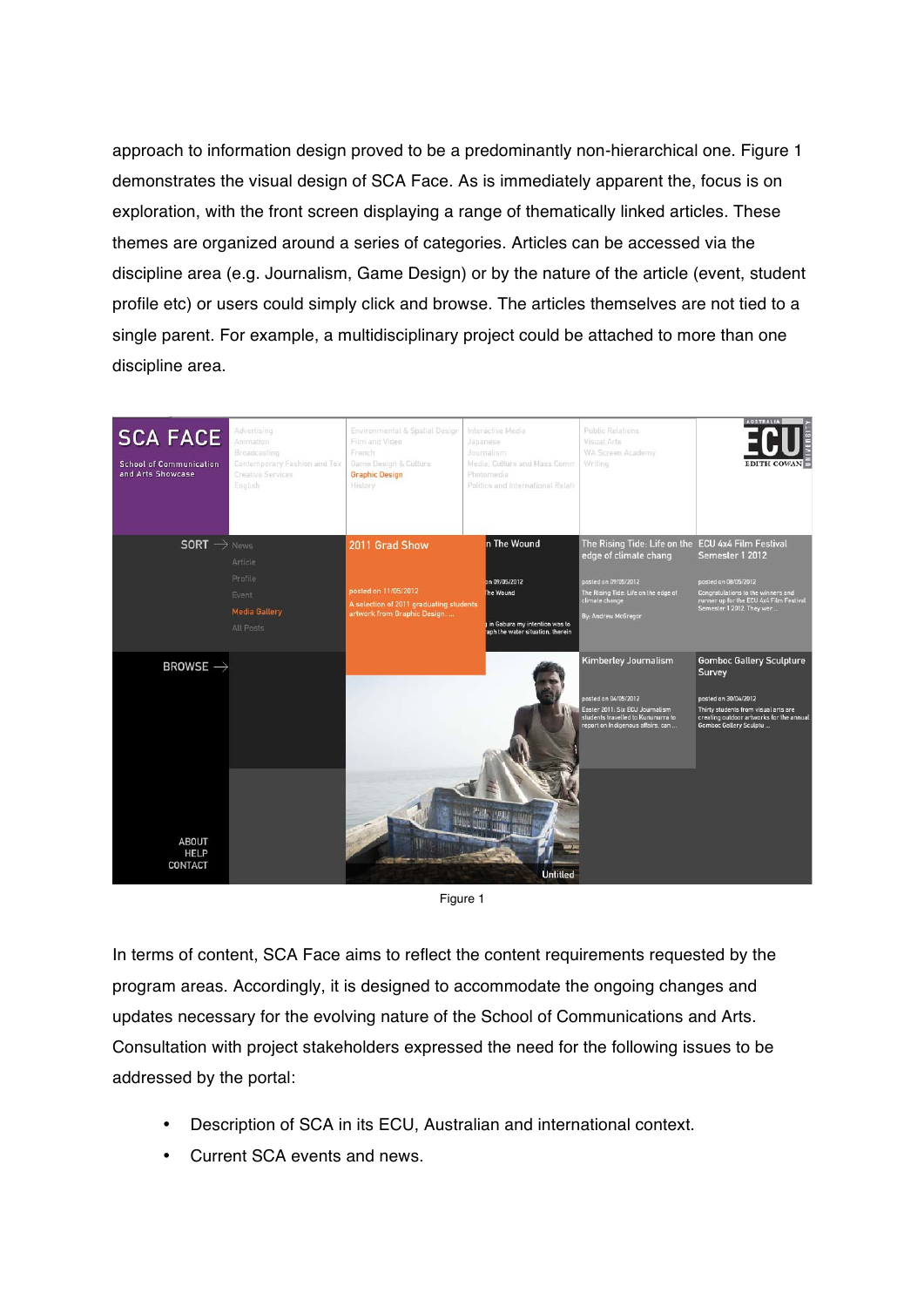- Examples of student work and innovations within the courses, as well as exhibitions, awards and ongoing projects.
- RSS feed for those who wish to subscribe.
- Accommodation for 'easy' updates by the program areas.
- Default set of information for each program.
- Integration with existing ECU website.

SCA Face was therefore developed with the capacity to display rich media and supported by an easy-to-use content management system to enable discipline experts to manage their own content. This process is facilitated via the PHP/MySQL Content Management System underpinning the portal. A marketing officer is available to assist any coordinators who require guidance as to how to undertake such modifications and the development of content material. A time-out feature, which defaults to a set of information for each program area, activates after a certain period of inactivity to ensure that no out-of-date information remains on the portal.

Discussions have taken place with SCA's Web Manager and ECU's Web Business Manager centred on SCA Face providing an innovative test bed for the development of such discipline-based communities. Depending on the success of SCA Face, other school-specific sites may be deployed at ECU.

### **Managing The Project**

The project team were successful in receiving an AU\$5,500 Faculty Teaching and Learning Grant which enabled the design and development. Table 1 shows the original project timeline with the key stages outlined and points at which formative (A, B & C), Summative (D) and Impact (E) evaluation were to be carried out. The ADDIE management model was applied across the major phases of the project's research and development (Clark, 2004). The project development was intended to span January to December 2009. However, a number of factors prevented this. While some delays were due to project aspects, such as the consultation process, the vast majority of issues resulted from external constraints that affected the timeliness of delivery.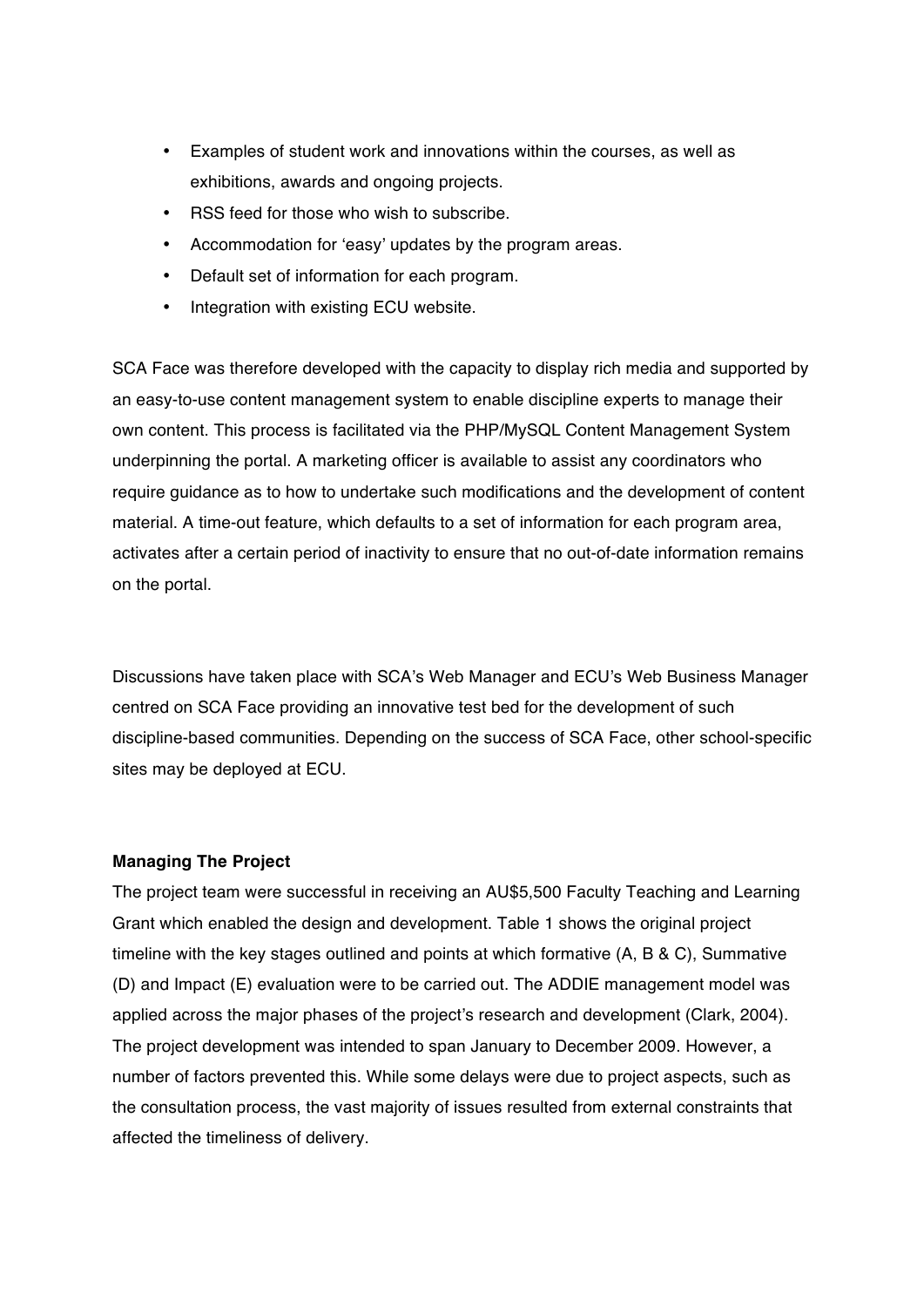| Phases                | Jan | Feb | Mar | Apr | <b>May</b> | Jun          | Jul         | Aug           | Sep | Oct | Nov          | Dec |
|-----------------------|-----|-----|-----|-----|------------|--------------|-------------|---------------|-----|-----|--------------|-----|
|                       |     |     |     |     |            |              |             |               |     |     |              |     |
| Analysis (1)          |     |     |     |     |            |              |             |               |     |     |              |     |
| Design (2)            |     |     |     |     |            |              |             |               |     |     |              |     |
| Development (3)       |     |     |     |     |            |              |             |               |     |     |              |     |
| Implementation (4)    |     |     |     |     |            |              |             |               |     |     |              |     |
| <b>Evaluation (5)</b> |     |     | A,B |     |            |              | $\mathsf C$ | D             |     |     | E            |     |
|                       |     |     |     |     |            |              |             |               |     |     |              |     |
| <b>Reports</b>        |     |     |     |     |            | Prog<br>(1p) |             | Final<br>(2p) |     |     | Imp.<br>(1p) |     |

Table 1: SCA Face Project Timeline

The final delivery of the prototype site took place in March 2012. In reality, the product had been built by early 2010, however, the existence of the site proved problematic to the university. In many ways, the design and development of SCA Face was the easiest aspect of the process. Once built, deploying the site proved to be much more challenging. The following section outlines some of the issues experienced and findings developed throughout the SCA Face project.

# **Issues And Recommendations**

Findings from the SCA Face experience can be grouped into three main categories. The first of these relates to the need to consult widely to ensure key stakeholder involvement, the second relates to managing external stakeholders and broader institutional issues, while the final focuses on the application of appropriate development technologies.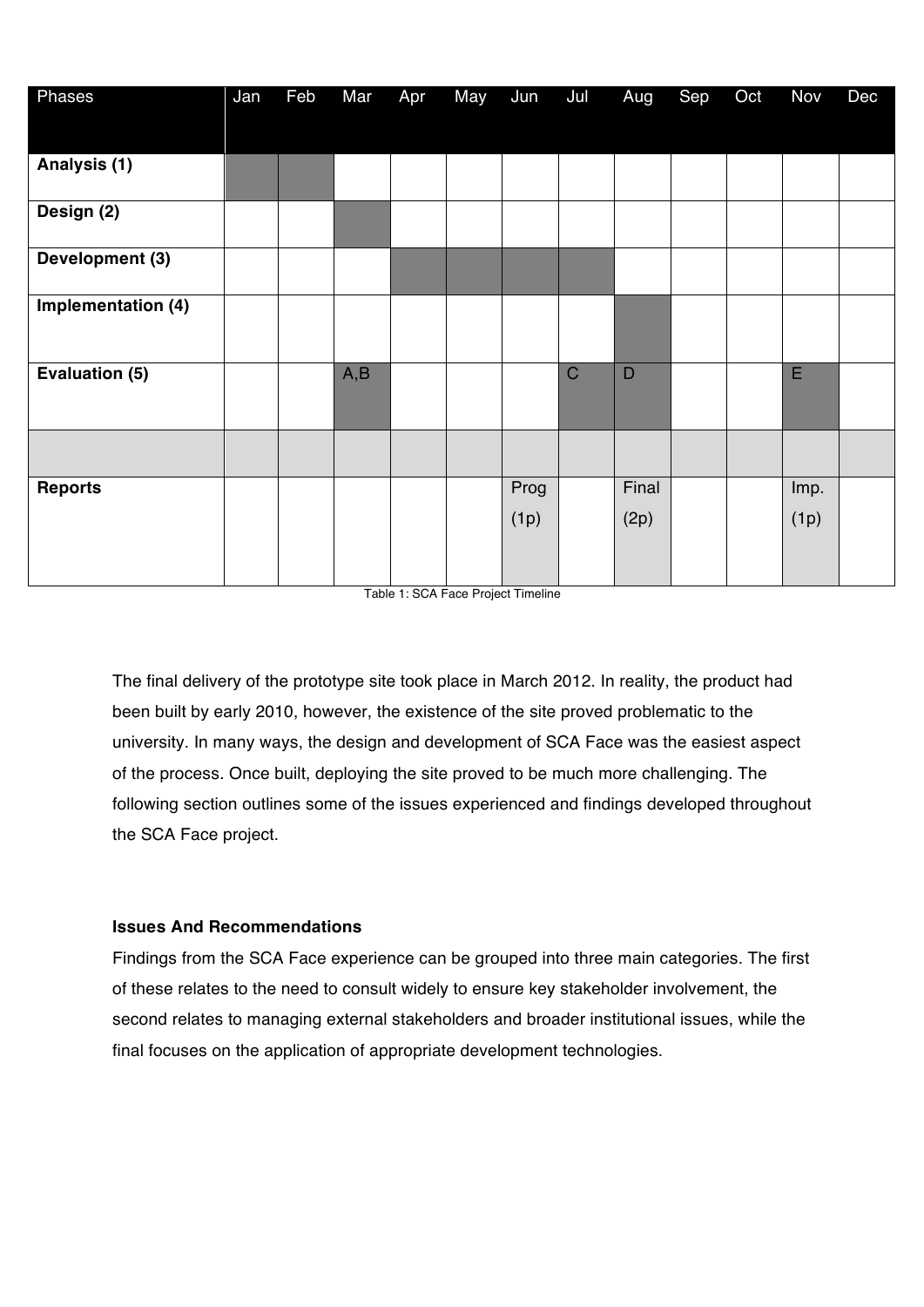## • **Consulting widely, consulting often**

The first issue was what caused the initial development delays. The School of Communications and Arts consists of over 20 individual disciplines. These disciplines predominantly form majors within three large awards, but are staffed by teachers, researchers and practitioners with a strong discipline focus and an existing perception that the university's web presence was one that did not adequately represent their area of expertise. The first goal, therefore, was to use the SCA Face project as a first step of reconciling this perception by celebrating the disciplines within the school. This meant that the product needed to address what was 'missing' in the university representation of the School of Communications and Arts.

This proved to be a time-consuming but extremely valuable process. A lengthy requirements gathering stage provided a strong foundation for the above issues to be addressed. There is never going to be a complete consensus about all aspects of a product such as this, however an initial requirements mapping ensured that academics were able to take control over the forms of content that were displayed within SCA Face and manage their own areas.

## • **Having patience, persistence and humour**

SCA Face sat in implementation limbo for two years following its initial development. While it would be disingenuous to say that such delays were totally unexpected, it demonstrates how organizational systems can stifle innovation in the quest to ensure consistency. A number of issues were raised regarding the design of SCA Face:

- By the time of prototype completion it represented an approach to development that did not align with the university's model for small applications development being managed centrally. Added to this was the problem that the newer development model created a two-year backlog in applications development.
- Ceding control of web content to course coordinators ran counter to the university's web policy. One of the most vociferous complaints about SCA Face was that it enabled unmoderated content to appear online, even though the environment had an authenticated content management system. This was only resolved by giving special permissions to individuals closest to the project to moderate the SCA Face content.
- SCA Face did not match the university's corporate style. The deliberately noncorporate look and feel of SCA Face did not initially sit well with ECU's brand managers. A compromise solution ensured that no competitive logo was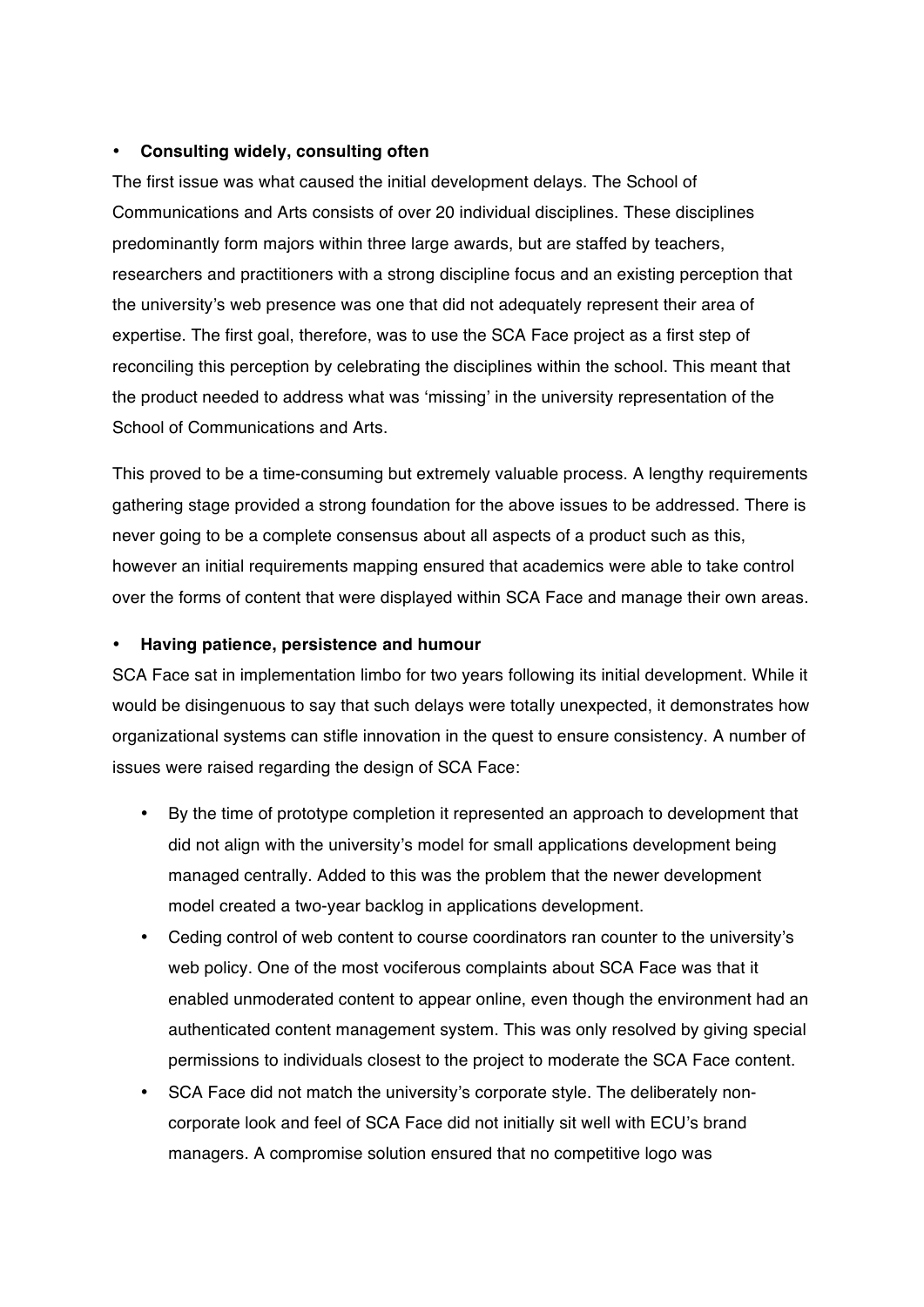implemented, that SCA Face did not replicate any information on the existing ECU site, and so on.

The above issues proved to be the most time consuming by far. They were also complicated by a range of logistical problems. Recent moves towards a centralized network infrastructure meant that there was much discussion about whether there was server room for the product and how it would be hosted. At one point it was mooted that SCA Face may require a third party host, or have a non-ECU URL. SCA Face's final approval only resulted from persistence and the ultimate acknowledgement that it provided a service that was deemed important to school business and was one that could not be provided centrally.

## • **Maintaining design and technological currency**

Over the time that SCA Face was developed, the school had undergone change management and a major curricular renewal. This impacted significantly on the profile of the school and its disciplines, though the design of SCA Face was able to accommodate these changes. Since disciplines were not hard coded into the system, existing instead as categories that could be redefined and removed or attached to individual articles, the system was able to respond nimbly to structural changes and portray accurate and current information.

PHP, as the main data management technology also had currency throughout the development cycle due to its wide adoption and acceptance within the Web development community. Less resilient was the use of Flash as the underpinning display technology. During the initial design phase, Adobe Flash was the dominant interactive media platform for the Web. HTML 5 was an immature technology that was being implemented in different ways in different browsers and lacked backwards compatibility. At the time of writing, almost the reverse is true. Much of the featureset of plug-in technologies such as Flash can now be rendered directly by the browser and the widespread adoption of mobile technologies is impacting on its saturation across the breadth of devices.

### **Conclusion**

Universities are understandably protective of their brand, but it must be acknowledged that as complex organisations, that brand may not adequately represent the breadth of activity that is undertaken in individual schools. Schools of Art and Design in particular, suffer from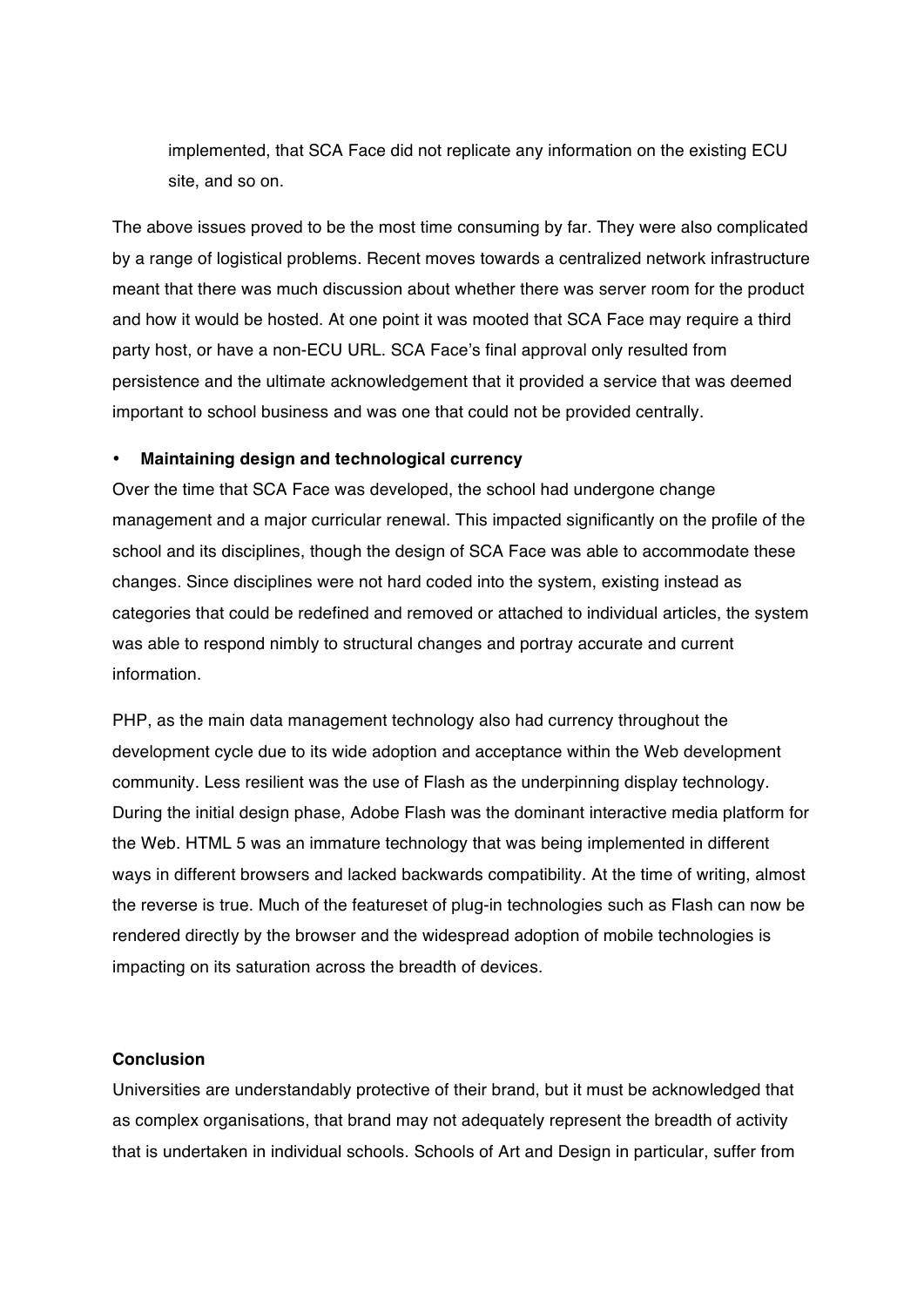the homogenous corporate approach to marketing that many universities adopt. Environments such as SCA Face can do much to promote the individuality of a school and the achievements of its community – the students and staff that comprise it. Providing an online avenue such as SCA Face for both staff and students will contribute to each program's sense of identity and showcase the activities being conducted. SCA Face grows through grass-roots ownership so that each area in the school is responsible for and manages its own content. As has been shown here, innovative approaches to providing discipline-based information can do much to promote the cohesive vision of a school, though embarking on such projects has its risks. Key stakeholders need to be involved in the process and the treacherous waters of corporate policy need to be navigated diplomatically but with clear goals and persistence. It may be that a product is out of date by the time it gets approved. Nevertheless, effective design can do much to ameliorate the negative impacts of rapid technological evolution.